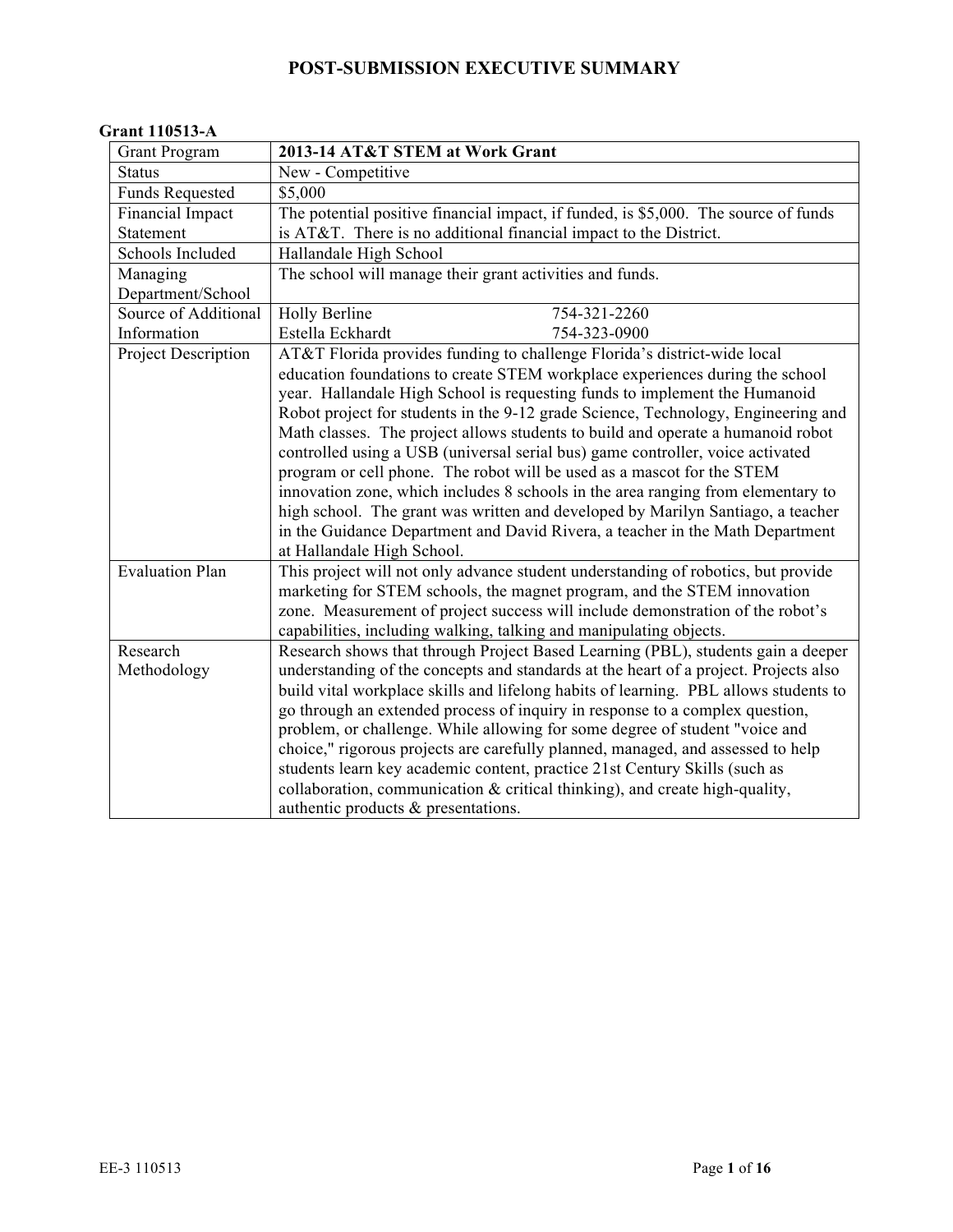#### **Grant 110513-B**

| <b>Grant Program</b>   | <b>Build-A-Bear Workshop Foundation Grants</b>                                      |
|------------------------|-------------------------------------------------------------------------------------|
| <b>Status</b>          | New - Competitive                                                                   |
| <b>Funds Requested</b> | \$5,000                                                                             |
| Financial Impact       | The potential positive financial impact, if funded, is \$5,000. The source of funds |
| Statement              | is Build-A-Bear Workshop Foundation. There is no additional financial impact to     |
|                        | the District.                                                                       |
| Schools Included       | Coral Springs High School                                                           |
| Managing               | The school will manage their grant activities and funds.                            |
| Department/School      |                                                                                     |
| Source of Additional   | <b>Kareen Torres</b><br>754-321-2260                                                |
| Information            | Susan Leon<br>754-322-0500                                                          |
| Project Description    | The Build-A-Bear Workshop Foundation provides grants to improve communities         |
|                        | and impact lives through programs that helps children's health and wellness,        |
|                        | literacy and education, animals, and the environment. Coral Springs High School     |
|                        | is requesting funds to implement the Just the Facts, Please! Project, to purchase   |
|                        | books for the media center for the Voluntary Pre-Kindergarten and Specialized       |
|                        | Varying Exceptionalities program students at the school. Students will be           |
|                        | introduced to nonfiction and occupational books geared toward science, social       |
|                        | science, social studies, and language arts. The goal of the program is to increase  |
|                        | literacy interest in male students and improve reading success. The grant was       |
|                        | written and developed by Barbara Zaremby, the media specialist at Coral Springs     |
|                        | High School.                                                                        |
| <b>Evaluation Plan</b> | Measurement of project success will include student circulation, specifically by    |
|                        | male students; student interest; and learning gains of the students.                |
| Research               | Research shows that the overall circulation will increase by the likeability of the |
| Methodology            | reading selection. The project will purchase books that will appeal to the targeted |
|                        | population.                                                                         |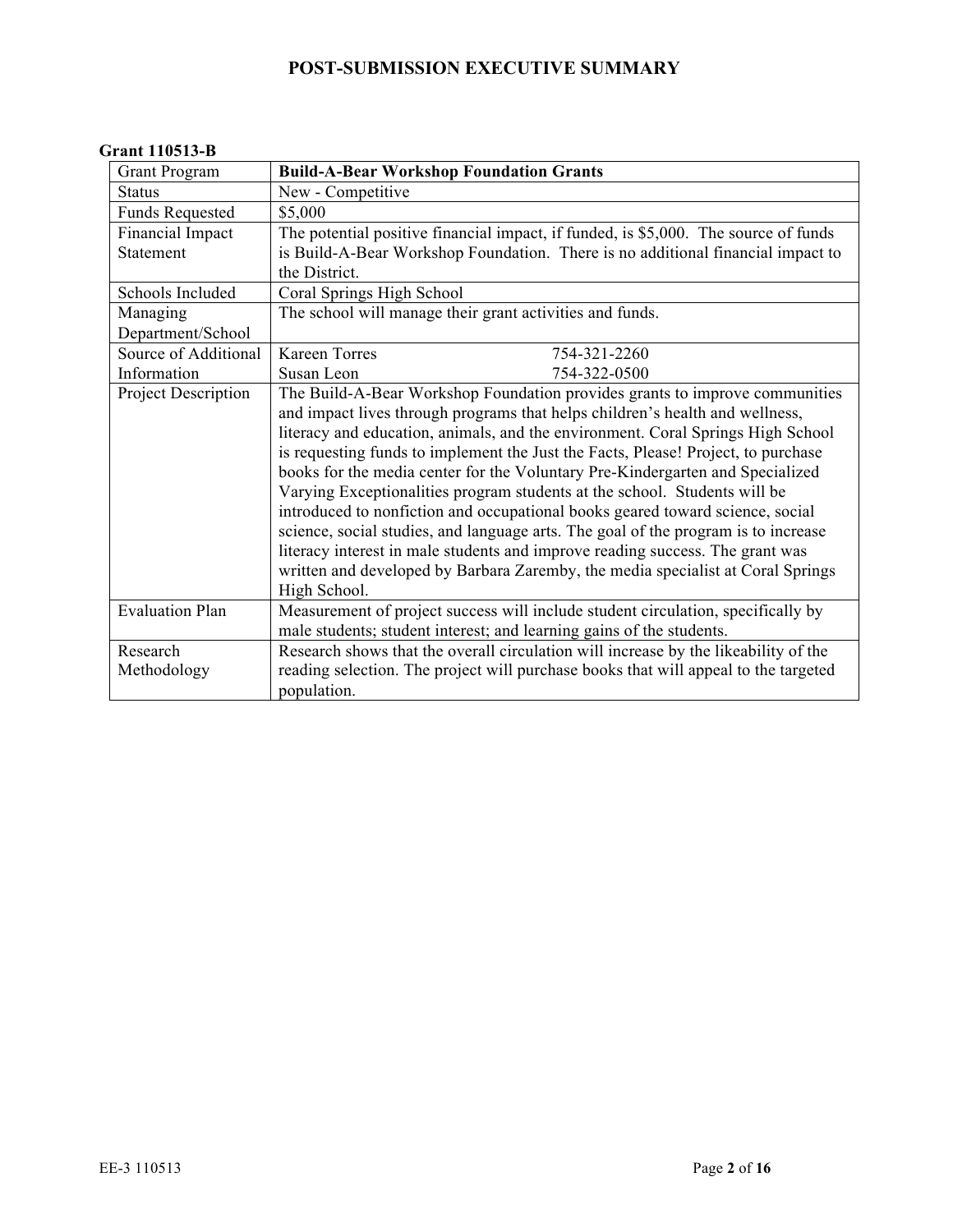#### **Grant 110513-C**

| <b>Grant Program</b>       | <b>Broward County Farm Bureau</b>                                                    |
|----------------------------|--------------------------------------------------------------------------------------|
| <b>Status</b>              | New - Competitive                                                                    |
| <b>Funds Requested</b>     | \$250                                                                                |
| Financial Impact           | The potential positive financial impact, if funded, is \$250. The source of funds is |
| Statement                  | Broward County Farm Bureau. There is no additional financial impact to the           |
|                            | District.                                                                            |
| Schools Included           | Whispering Pines School                                                              |
| Managing                   | The school will manage their grant activities and funds.                             |
| Department/School          |                                                                                      |
| Source of Additional       | <b>Kareen Torres</b><br>754-321-2260                                                 |
| Information                | Michael Gleason<br>754-321-7650                                                      |
| <b>Project Description</b> | The Broward County Farm Bureau provides grants to help schools teach the basic       |
|                            | principles of agriculture required by Florida Statutes. Whispering Pines School is   |
|                            | requesting funding to support an herb and vegetable garden to provide students with  |
|                            | varying exceptionalities, an opportunity to learn about gardening. The grant         |
|                            | application was written and developed by Jeanette Wagner, the Community Liaison      |
|                            | at Whispering Pines School.                                                          |
| <b>Evaluation Plan</b>     | Learning gains will be measured through standard measures appropriate for ESE        |
|                            | students and/or teacher assessments.                                                 |
| Research                   | As required by the grant application, the project reflects active approaches to      |
| Methodology                | learning and is aligned to Next Generation Sunshine State Standards and/or           |
|                            | Common Core State Standards.                                                         |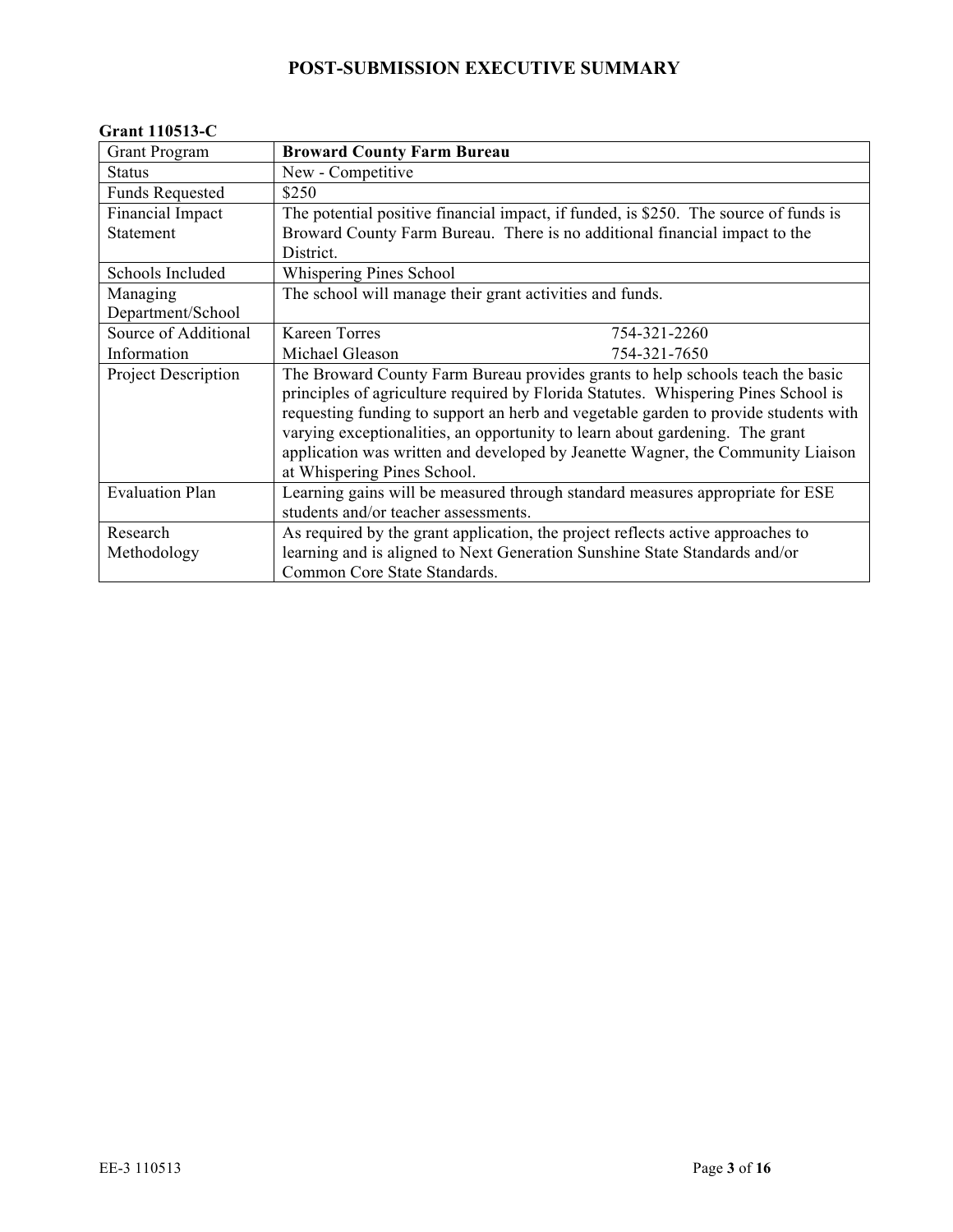#### **Grant 110513-D**

| <b>Grant Program</b>        | <b>Florida Power and Light Energy Teacher Grant</b>                                                                                                                                                                                                                                                                                                                                                                                                                                                                                                                                                                                                             |
|-----------------------------|-----------------------------------------------------------------------------------------------------------------------------------------------------------------------------------------------------------------------------------------------------------------------------------------------------------------------------------------------------------------------------------------------------------------------------------------------------------------------------------------------------------------------------------------------------------------------------------------------------------------------------------------------------------------|
| <b>Status</b>               | New - Competitive                                                                                                                                                                                                                                                                                                                                                                                                                                                                                                                                                                                                                                               |
| <b>Funds Requested</b>      | \$980                                                                                                                                                                                                                                                                                                                                                                                                                                                                                                                                                                                                                                                           |
| <b>Financial Impact</b>     | The potential positive financial impact, if funded, is \$980. The source of funds is the                                                                                                                                                                                                                                                                                                                                                                                                                                                                                                                                                                        |
| Statement                   | NextEra Energy Foundation. There is no additional financial impact to the District.                                                                                                                                                                                                                                                                                                                                                                                                                                                                                                                                                                             |
| Schools Included            | Pembroke Lakes Elementary School                                                                                                                                                                                                                                                                                                                                                                                                                                                                                                                                                                                                                                |
| Managing                    | The school will manage their grant activities and funds.                                                                                                                                                                                                                                                                                                                                                                                                                                                                                                                                                                                                        |
| Department/School           |                                                                                                                                                                                                                                                                                                                                                                                                                                                                                                                                                                                                                                                                 |
| Source of Additional        | <b>Kareen Torres</b><br>754-321-2260                                                                                                                                                                                                                                                                                                                                                                                                                                                                                                                                                                                                                            |
| Information                 | Sandra Shipman<br>754-323-6950                                                                                                                                                                                                                                                                                                                                                                                                                                                                                                                                                                                                                                  |
| Project Description         | Florida Power and Light (FPL) provides grants to public, private, and charter school<br>teachers conducting classroom projects focused on any form of energy education. Pines<br>Lakes Elementary is requesting funds to explore alternative energy sources using the<br>Elenco Snap Circuits Green – Alternative Energy. Students will participate in hands-on<br>experience with the snap circuits for a deeper understanding of the energy sources<br>available, as well as an understanding of the advantages and limitations of each type of<br>energy. The grant application was written by Barbara Ochipinti, a teacher at Pembroke<br>Lakes Elementary. |
| <b>Evaluation Plan</b>      | Success of the project will be measured by authentic assessments, completion of<br>projects, and keynote presentations, as well student achievement in both the classroom<br>and standardized tests.                                                                                                                                                                                                                                                                                                                                                                                                                                                            |
| <b>Research Methodology</b> | As required by the grant application, the project reflects active approaches to learning,<br>are consistent with the appropriate grade-level curriculum, and are aligned with<br>Common Core State Standards.                                                                                                                                                                                                                                                                                                                                                                                                                                                   |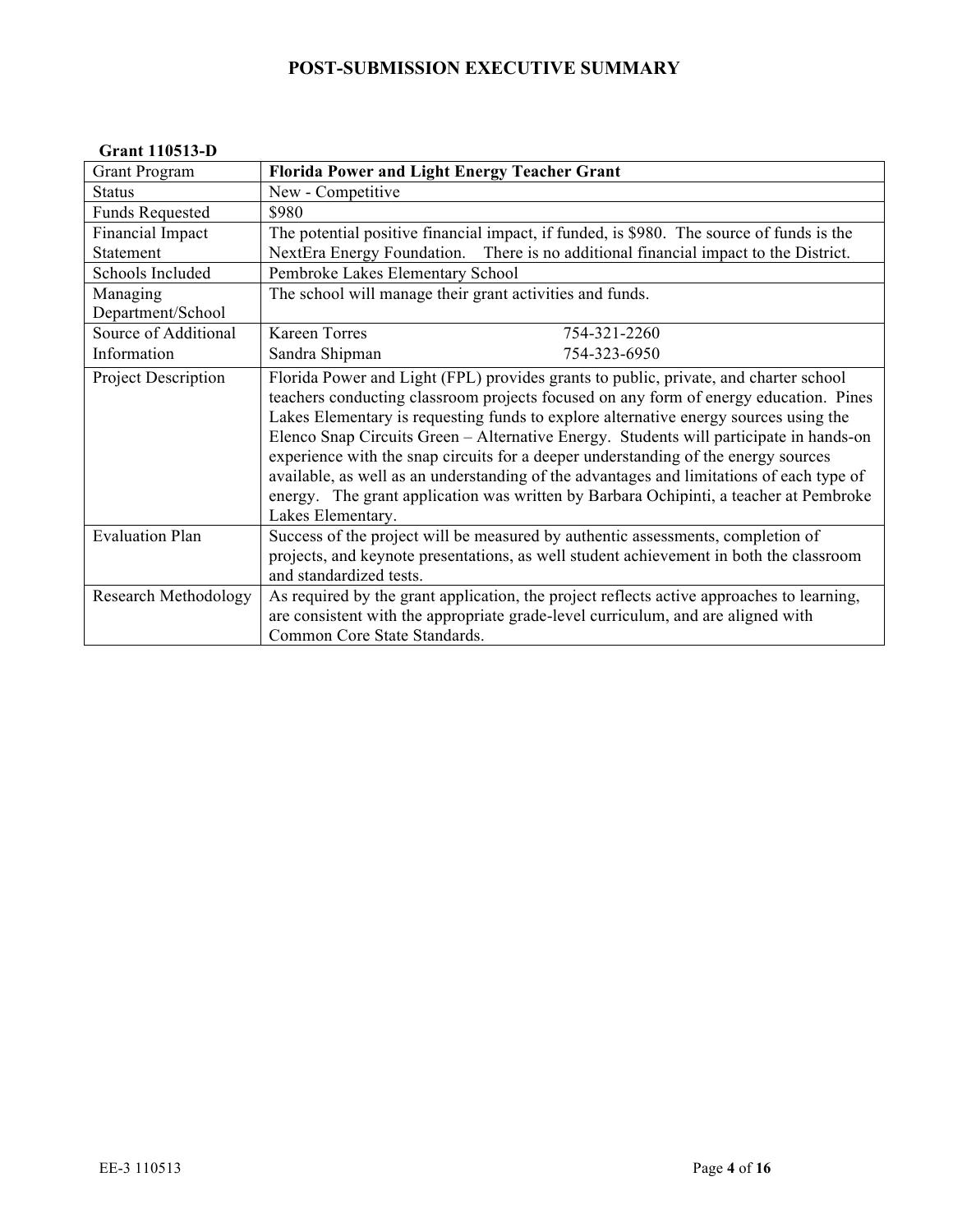#### **Grant 110513-E**

| <b>Grant Program</b>       | Fuel Up to Play 60                                                                   |
|----------------------------|--------------------------------------------------------------------------------------|
| <b>Status</b>              | New - Competitive                                                                    |
| <b>Funds Requested</b>     | \$4,000                                                                              |
| Financial Impact           | The potential positive financial impact, if funded, is \$4,000. The source of funds  |
| Statement                  | is the Dairy Council of Florida. There is no additional financial impact to the      |
|                            | District.                                                                            |
| Schools Included           | Nova Dwight D. Eisenhower Elementary School                                          |
| Managing                   | The school will manage their grant activities and funds.                             |
| Department/School          |                                                                                      |
| Source of Additional       | <b>Kareen Torres</b><br>754-321-2260                                                 |
| Information                | Carol Lesser<br>754-323-6650                                                         |
| <b>Project Description</b> | Fuel Up to Play 60 is an interactive program that allows students to put their ideas |
|                            | and plans into action to help everyone at school make a commitment to healthy        |
|                            | eating and 60 minutes of physical activity every day. Nova Dwight D. Eisenhower      |
|                            | Elementary is requesting funds to implement the Cooking Matters program taught       |
|                            | by a chef and nutrition expert. Students will participate in a six-week long session |
|                            | with the first hour learning about nutrition and the second hour cooking. Students   |
|                            | will learn about the different food groups giving kids the opportunity to try new    |
|                            | foods. The application was written and developed by Wanda Cooper, a teacher at       |
|                            | Nova Dwight D. Eisenhower Elementary School.                                         |
| <b>Evaluation Plan</b>     | Evaluation measures of the project will include: direct teacher observations, and    |
|                            | student engagement during hands-on activities.                                       |
| Research                   | As required by the grant application, the project reflects active approaches to      |
| Methodology                | learning and is aligned to Next Generation Sunshine State Standards/Common           |
|                            | Core State Standards and part of the Big Idea-The Practice of Science.               |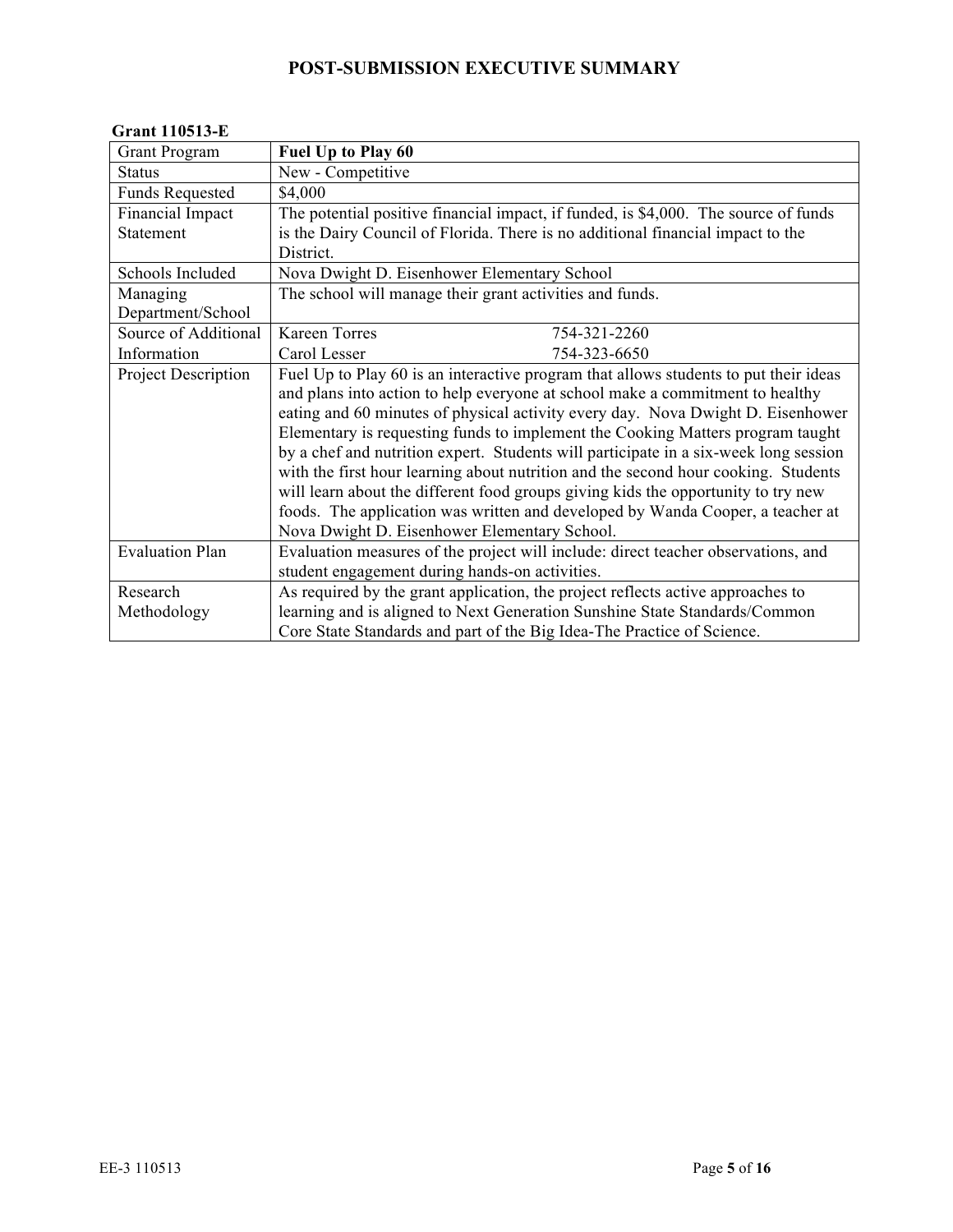|  | <b>Grant 110513-F</b> |
|--|-----------------------|
|--|-----------------------|

| <b>Grant Program</b>       | The Future Foundation, Inc.                                                          |
|----------------------------|--------------------------------------------------------------------------------------|
| <b>Status</b>              | New - Competitive                                                                    |
| <b>Funds Requested</b>     | \$5,000                                                                              |
| Financial Impact           | The potential positive financial impact, if funded, is \$5,000. The source of funds  |
| <b>Statement</b>           | is The Future Foundation, Inc. There is no additional financial impact to the        |
|                            | District.                                                                            |
| Schools Included           | Hallandale High School                                                               |
| Managing                   | The school will manage their grant activities and funds.                             |
| Department/School          |                                                                                      |
| Source of Additional       | Holly Berline<br>754-321-2260                                                        |
| Information                | Estella Eckhardt<br>754-323-0900                                                     |
| <b>Project Description</b> | The Future Foundation, Inc., is a not for profit corporation dedicated to providing  |
|                            | support for educational and cultural arts experiences for youth residing within the  |
|                            | City of Hallandale Beach. The Future Foundation provides grants up to \$5,000 to     |
|                            | non-profit organizations and schools within Hallandale Beach to ensure all           |
|                            | children experience education through science and the arts. Hallandale High          |
|                            | School is requesting funds to implement the Humanoid Robot project for students      |
|                            | in the 9-12 grade Science, Technology, Engineering and Math classes. The project     |
|                            | allows students to build and operate a humanoid robot controlled using a USB         |
|                            | (universal serial bus) game controller, voice activated program or cell phone. The   |
|                            | robot will be used as a mascot for the STEM innovation zone, which includes 8        |
|                            | schools in the area ranging from elementary to high school. The grant was written    |
|                            | and developed by Marilyn Santiago, a teacher in the Guidance Department and          |
|                            | David Rivera, a teacher in the Math Department at Hallandale High School.            |
| <b>Evaluation Plan</b>     | This project will not only advance student understanding of robotics, but provide    |
|                            | marketing for STEM schools, the magnet program, and the STEM innovation              |
|                            | zone. Measurement of project success will include demonstration of the robot's       |
|                            | capabilities, including walking, talking and manipulating objects.                   |
| Research                   | Research shows that through Project Based Learning (PBL), students gain a deeper     |
| Methodology                | understanding of the concepts and standards at the heart of a project. Projects also |
|                            | build vital workplace skills and lifelong habits of learning. PBL allows students to |
|                            | go through an extended process of inquiry in response to a complex question,         |
|                            | problem, or challenge. While allowing for some degree of student "voice and          |
|                            | choice," rigorous projects are carefully planned, managed, and assessed to help      |
|                            | students learn key academic content, practice 21st Century Skills (such as           |
|                            | collaboration, communication & critical thinking), and create high-quality,          |
|                            | authentic products & presentations.                                                  |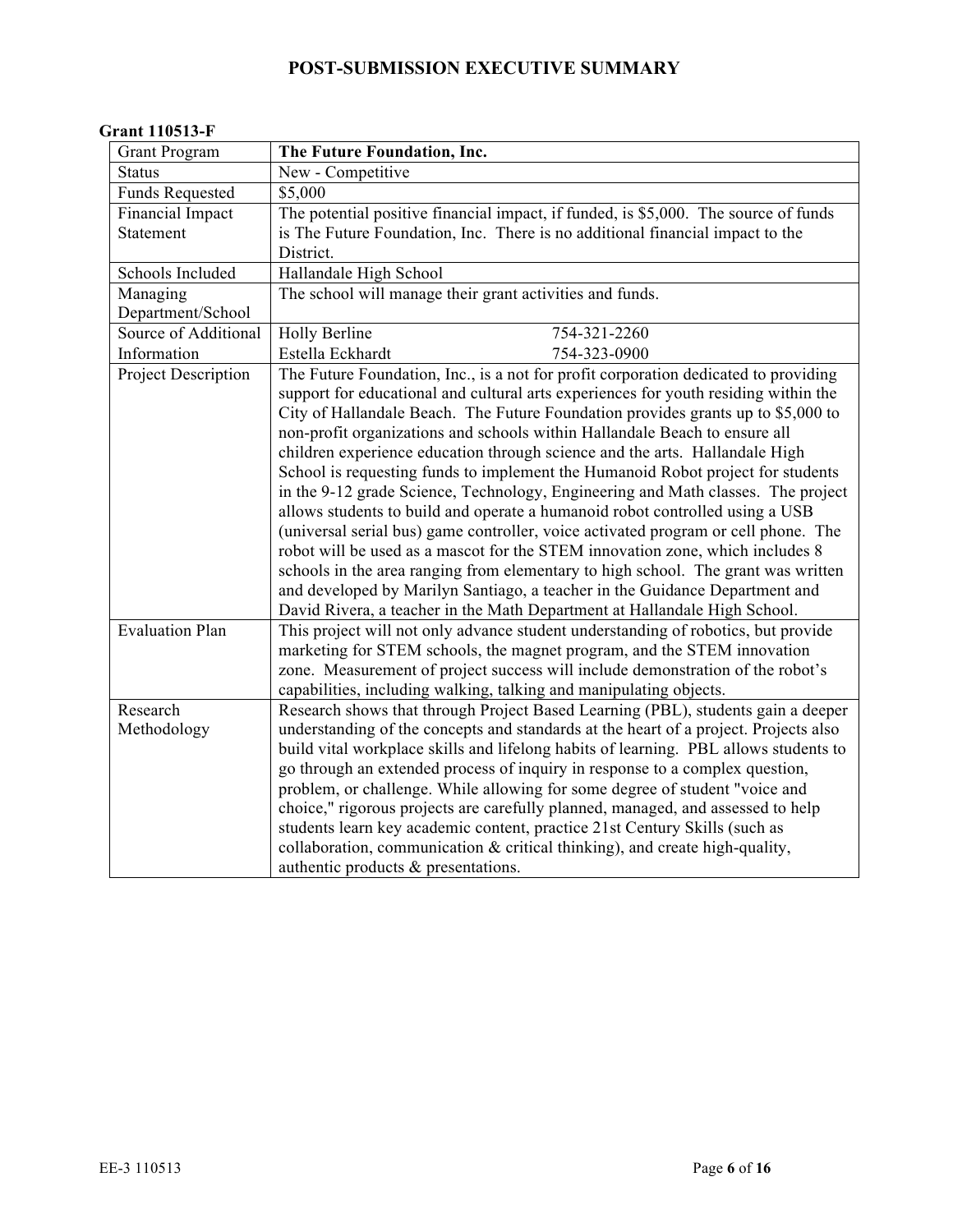#### **Grant 110513-G**

| <b>Grant Program</b>   | <b>Gardening For Grades Mini School Garden Grant</b>                                 |
|------------------------|--------------------------------------------------------------------------------------|
| <b>Status</b>          | New - Competitive                                                                    |
| <b>Funds Requested</b> | \$500                                                                                |
| Financial Impact       | The potential positive financial impact, if funded, is \$500. The source of funds is |
| Statement              | Florida Agriculture in the Classroom, Inc. There is no additional financial impact   |
|                        | to the District.                                                                     |
| Schools Included       | The Quest Center                                                                     |
| Managing               | The school will manage their grant activities and funds.                             |
| Department/School      |                                                                                      |
| Source of Additional   | <b>Kareen Torres</b><br>754-321-2260                                                 |
| Information            | Leo Nesmith<br>754-321-7500                                                          |
| Project Description    | Florida Agriculture in the Classroom, Inc's School Garden Mini Grant Program is      |
|                        | designed to fund school garden projects that will educate Florida's students about   |
|                        | the importance of agriculture, and allow teachers to use a school garden to teach    |
|                        | math, science, social studies, and language arts. The Quest Center is requesting     |
|                        | funds for the Garden to Table project, which will enable the school to expand        |
|                        | existing gardening experience to include hydroponics. Classroom teachers in three    |
|                        | transition classes will be provided with hydroponics kits. Students will learn the   |
|                        | basics of hydroponics and compare the effectiveness of growth medium versus          |
|                        | soil-based gardening. The application was written and developed by Debra             |
|                        | Kalitan, an autism coach at the Quest Center.                                        |
| <b>Evaluation Plan</b> | As required by the grant application, the project's success will be measured by pre- |
|                        | and post-test. Other measures will include teacher observation and student           |
|                        | participation in hands-on activities.                                                |
| Research               | The project reflects active approaches to learning and is aligned to Next            |
| Methodology            | Generation Sunshine State Standards/Common Core State Standards and part of          |
|                        | the Big Idea-The Practice of Science.                                                |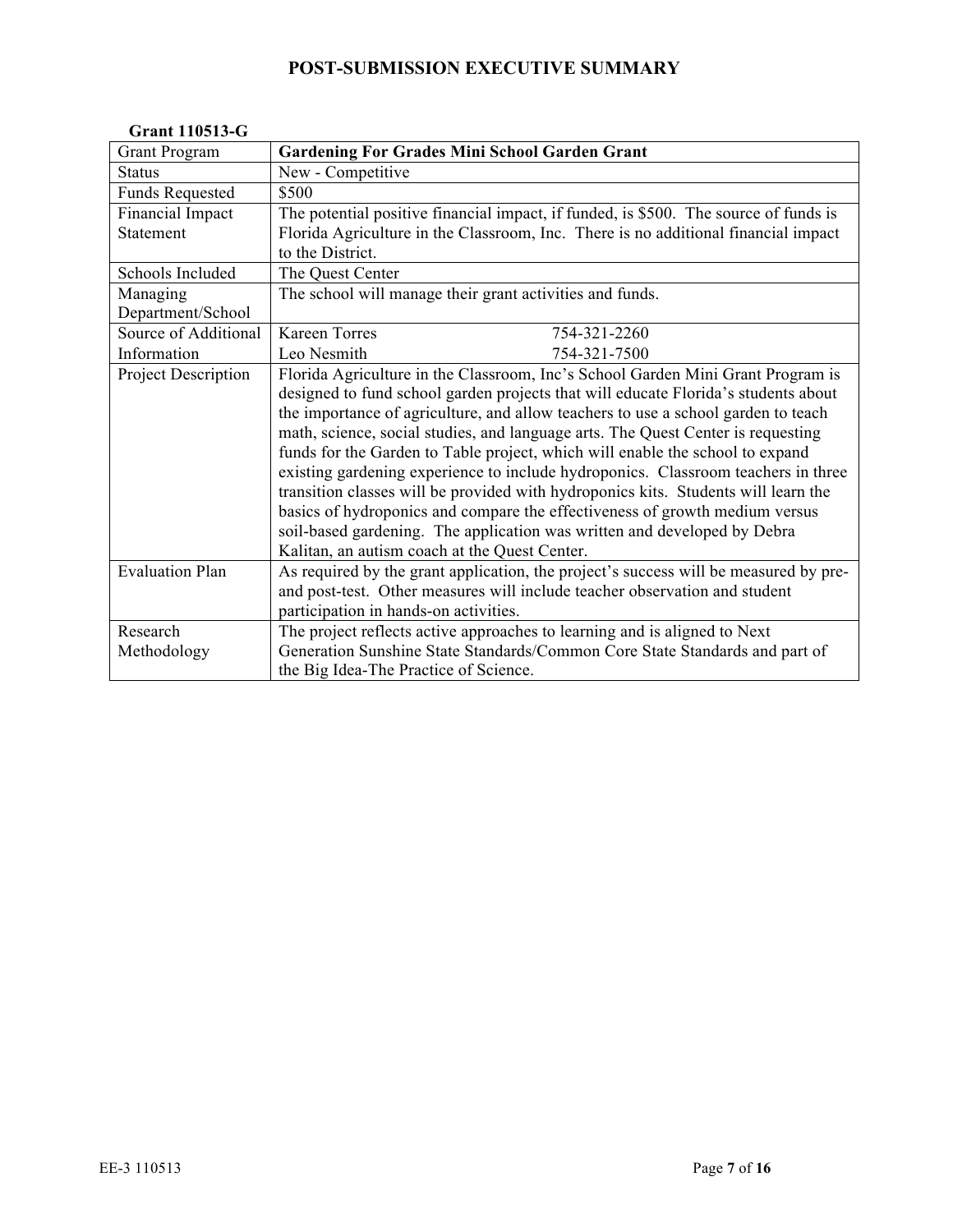|  |  | <b>Grant 110513-H</b> |
|--|--|-----------------------|
|--|--|-----------------------|

| <b>Grant Program</b>   | <b>The Jim Moran Foundation</b>                                                      |
|------------------------|--------------------------------------------------------------------------------------|
| <b>Status</b>          | New - Competitive                                                                    |
| <b>Funds Requested</b> | \$92,000                                                                             |
| Financial Impact       | The potential positive financial impact, if funded, is \$92,000. The source of funds |
| <b>Statement</b>       | is The Jim Moran Foundation. There is no additional financial impact to the          |
|                        | District.                                                                            |
| Schools Included       | Deerfield Beach Middle School                                                        |
| Managing               | The school will manage their grant activities and funds.                             |
| Department/School      |                                                                                      |
| Source of Additional   | <b>Kareen Torres</b><br>754-321-2260                                                 |
| Information            | 754-322-3300<br>Francine Baugh                                                       |
| Project Description    | The Jim Moran Foundation provides funding to innovative educational programs         |
|                        | and opportunities that improve the quality of life for the youth and families of     |
|                        | Florida. Deerfield Beach Middle School is requesting funds to enhance its            |
|                        | Mentoring Tomorrow's Leaders (MLT) program, which is a drop-out prevention,          |
|                        | student leadership, and education re-engagement program through high-achieving       |
|                        | students, primarily Black males and females, are empowered to increase the           |
|                        | graduation and college matriculation rates at their schools. Project activities      |
|                        | include peer mentoring, academic progress monitoring through study hall and          |
|                        | tutoring, exposure to adult male/female role models, participation in social         |
|                        | experiences that prepare the participants for success, one-week College and Career   |
|                        | Readiness Camp during spring break, leadership development and the opportunity       |
|                        | to become a peer mentor, and alternative behavior plan that minimizes loss of        |
|                        | instruction time. The application was written and developed by Devon O'Neal, the     |
|                        | Assistant Principal at Deerfield Beach Middle School.                                |
| <b>Evaluation Plan</b> | The evaluation plan includes measures such as increase in student GPAs, increase     |
|                        | in reading and math scores on school-wide assessments, decrease in behavior          |
|                        | infractions, and improvement in overall attitude about school.                       |
| Research               | The MLT program has successfully employed a peer-led mentoring program               |
| Methodology            | model to inspire academic achievement among at-risk students. The results of the     |
|                        | program have shown to increase graduation and college matriculation rates at the     |
|                        | school.                                                                              |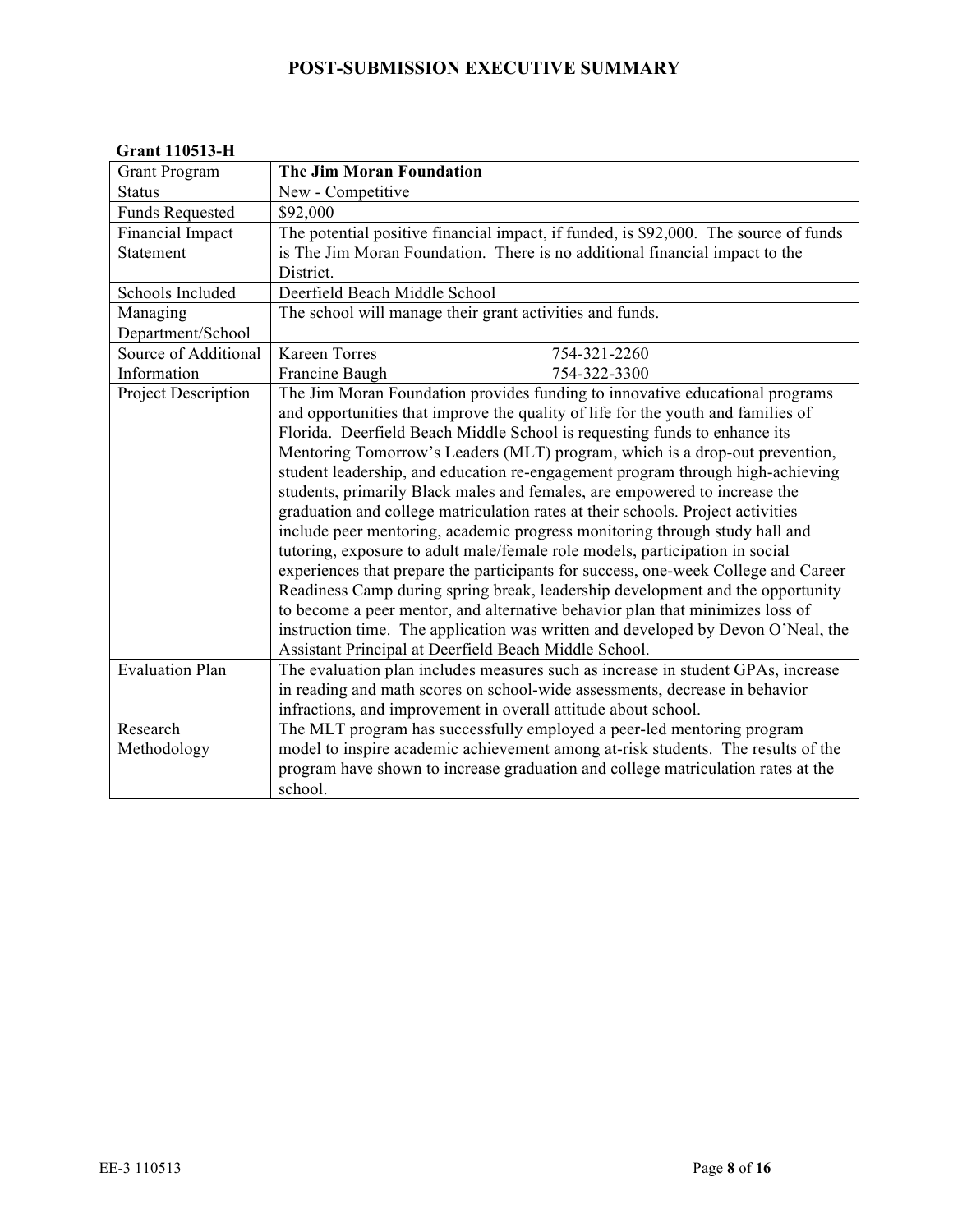#### **Grant 110513-I**

| <b>Grant Program</b>   | <b>Kids in Need</b>                                                                       |
|------------------------|-------------------------------------------------------------------------------------------|
| <b>Status</b>          | New - Competitive                                                                         |
| <b>Funds Requested</b> | \$1,961                                                                                   |
| Financial Impact       | The potential positive financial impact, if funded, is \$1,961. The source of funds       |
| <b>Statement</b>       | is the Kids in Need Foundation and the Office Depot Foundation. There is no               |
|                        | additional financial impact to the District.                                              |
| Schools Included       | Apollo Middle School (3) and Wingate Oaks Center                                          |
| Managing               | The schools will manage their grant activities and funds.                                 |
| Department/School      |                                                                                           |
| Source of Additional   | <b>Kareen Torres</b><br>754-321-2260                                                      |
| Information            | 754-323-2900<br>Shawn Aycock                                                              |
|                        | Sarah Hausman<br>754-321-6850                                                             |
| Project Description    | The Kids in Need Teacher Grants provide K-12 educators with funding to offer              |
|                        | innovative learning opportunities for their students. Apollo Middle is requesting         |
|                        | funds to implement (1) the $Up$ , $Up$ , and Away in a Hot Air Balloon! project where     |
|                        | students participate in inquiry lab experiments relative to the densities of liquids      |
|                        | and objects; (2) the <i>Away We Go!</i> project where design, construct, and test a paper |
|                        | roller coaster; and (3) the Aerodynamic Decelerators - Parachute Project where            |
|                        | students construct and test a parachute applying the design and engineering               |
|                        | process. Wingate Oaks Center is requesting funds to implement the Growing Our             |
|                        | <i>Future</i> project, where students with disabilities will learn to plant vegetables,   |
|                        | herbs, and flowers. Students will learn the type of vegetables or flowers they can        |
|                        | grow in each season, different colors of the flowers and the plants, and how to           |
|                        | purchase seeds, plants and soil for the garden. At the end of the project, students       |
|                        | will cook the vegetables and herbs using recipes. The Apollo Middle School grant          |
|                        | applications were written by Diana Dworzan, a science teacher and Wilfredo                |
|                        | Rodriguez, a science STEM teacher at the school. The Wingate Oaks Center                  |
|                        | application was written and developed by Alfredo Rios-Blas, ESE teacher.                  |
| <b>Evaluation Plan</b> | Success of the project will be measured through subject matter testing to evaluate        |
|                        | student knowledge, as well as a teacher-developed rubric to score the students'           |
|                        | work.                                                                                     |
| Research               | As required by the grant application, the project reflects active approaches to           |
| Methodology            | learning and is aligned to Next Generation Sunshine State Standards and Common            |
|                        | Core State Standards.                                                                     |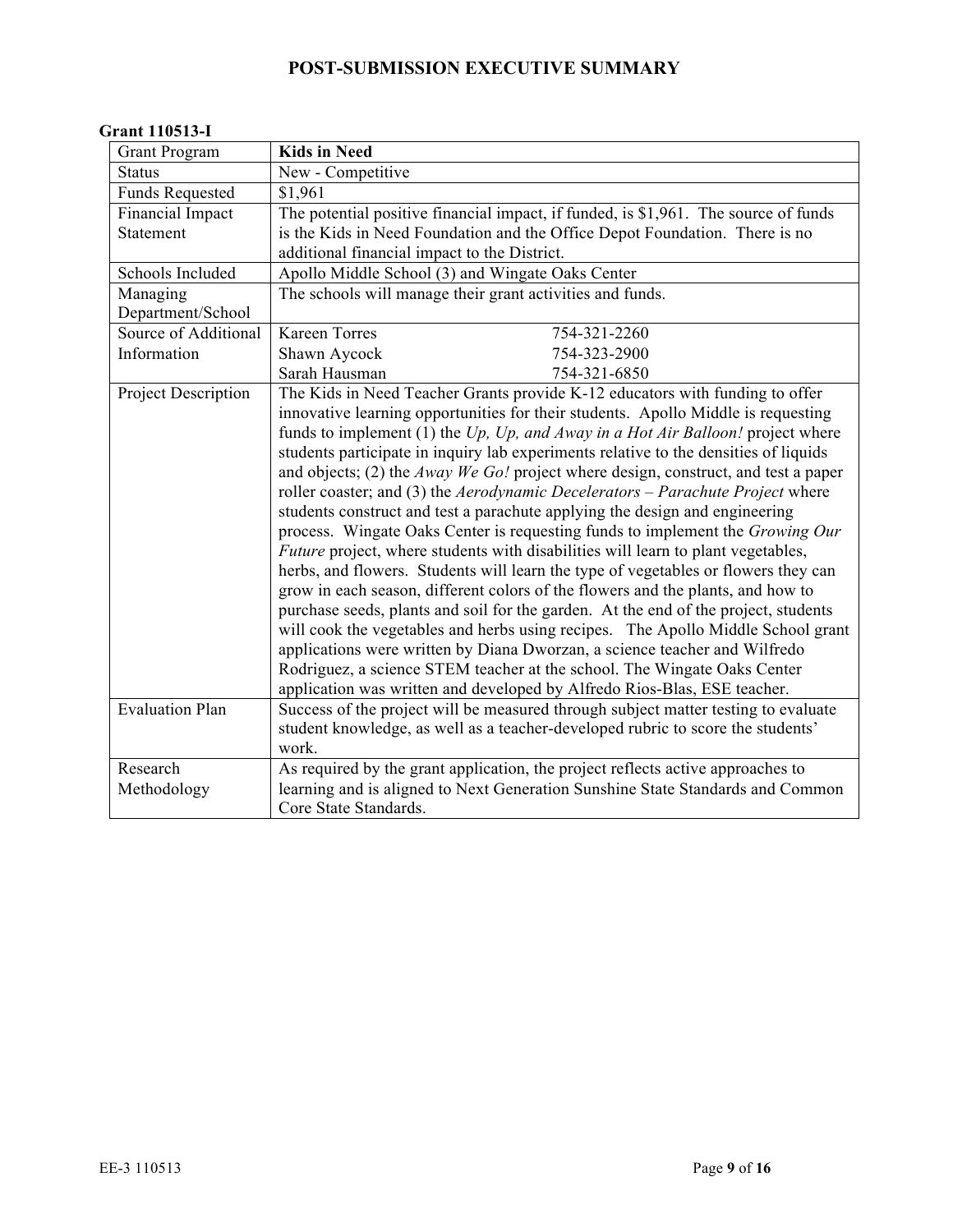#### **Grant 110513-J**

| <b>Grant Program</b>   | <b>Lowe's Toolbox for Education</b>                                                 |
|------------------------|-------------------------------------------------------------------------------------|
| <b>Status</b>          | New - Competitive                                                                   |
| <b>Funds Requested</b> | \$3,100                                                                             |
| Financial Impact       | The potential positive financial impact, if funded, is \$3,100. The source of funds |
| Statement              | is Lowe's Charitable and Education Foundation. There is no additional financial     |
|                        | impact to the District.                                                             |
| Schools Included       | South Broward High School                                                           |
| Managing               | The school will manage their grant activities and funds.                            |
| Department/School      |                                                                                     |
| Source of Additional   | <b>Kareen Torres</b><br>754-321-2260                                                |
| Information            | Olayemi Awofadeju<br>754-323-1800                                                   |
| Project Description    | The Lowe's Toolbox for Education program invites schools, in partnership with       |
|                        | parent-teacher groups, to apply for grants for a wide range of school improvement   |
|                        | projects. South Broward High School is requesting funds to implement the            |
|                        | Plywood Regatta project where students use tools and build innovatively designed    |
|                        | boats for competition. The project is intended to promote boating industry careers  |
|                        | and science, technology, engineering, and mathematics (STEM) skills. The grant      |
|                        | was written and developed by Ted Davis, the magnet coordinator at South             |
|                        | Broward High School.                                                                |
| <b>Evaluation Plan</b> | The project is intended to increase student interest in STEM related fields such as |
|                        | boating. This is expected to increase student skills across academic subjects.      |
| Research               | Studies have shown that students engaged in project-based learning are more         |
| Methodology            | successful academically than those who are not. In addition, a growing body of      |
|                        | academic research supports the use of project-based learning in schools as a way to |
|                        | engage students, decrease absenteeism, boost cooperative learning skills, and       |
|                        | improve test scores (Center for Research in Education Policy).                      |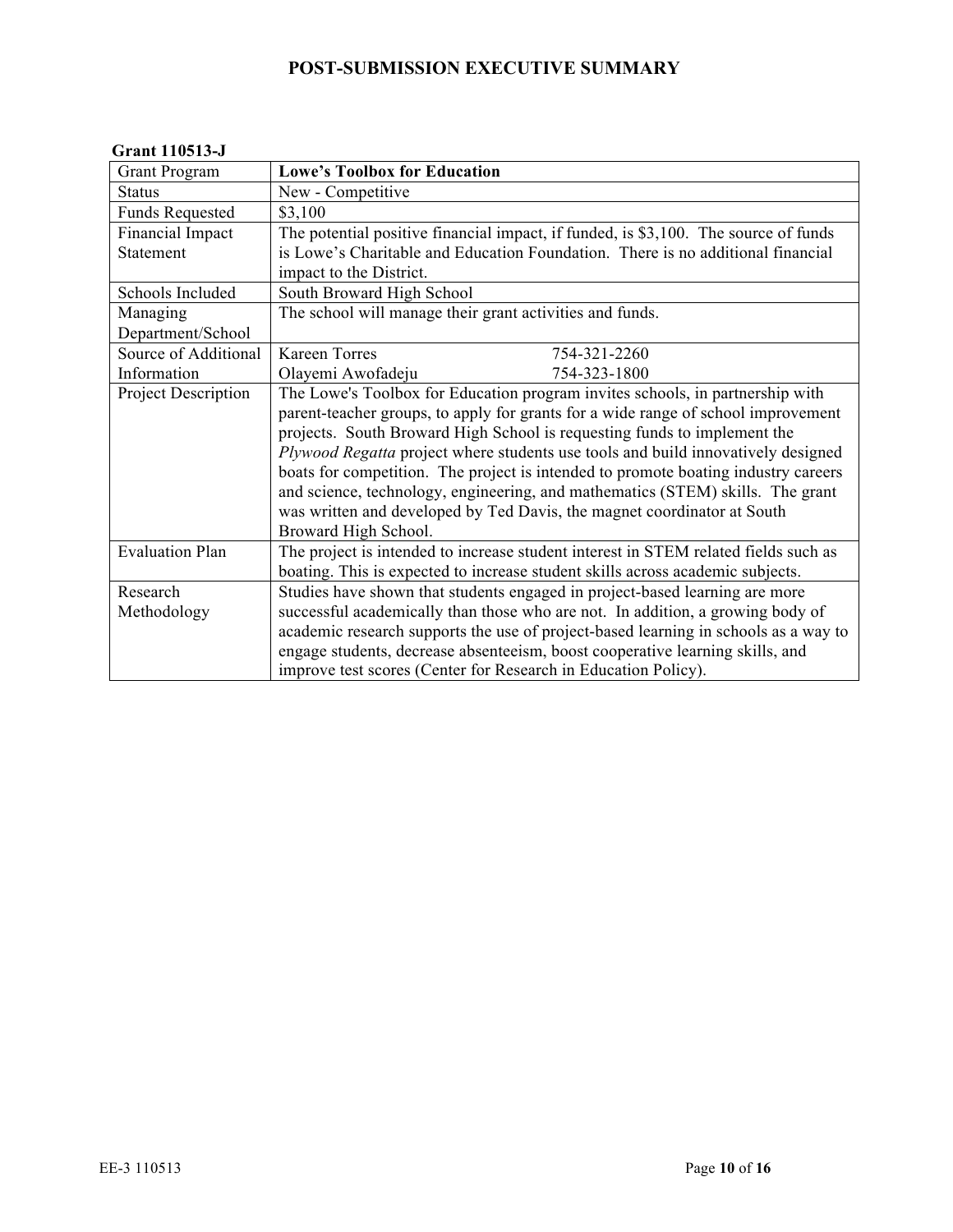|  | <b>Grant 110513-K</b> |
|--|-----------------------|
|--|-----------------------|

| <b>Grant Program</b>                 | Miramar-Pembroke Pines Regional Chamber of Commerce Classroom Mini-<br><b>Grants</b>                                                                                                                                                                                                                                                                                                                                                                                                                                                                                                                                                                                                                                                                                                                                                                                                                                                                                             |
|--------------------------------------|----------------------------------------------------------------------------------------------------------------------------------------------------------------------------------------------------------------------------------------------------------------------------------------------------------------------------------------------------------------------------------------------------------------------------------------------------------------------------------------------------------------------------------------------------------------------------------------------------------------------------------------------------------------------------------------------------------------------------------------------------------------------------------------------------------------------------------------------------------------------------------------------------------------------------------------------------------------------------------|
| <b>Status</b>                        | New - Competitive                                                                                                                                                                                                                                                                                                                                                                                                                                                                                                                                                                                                                                                                                                                                                                                                                                                                                                                                                                |
| <b>Funds Requested</b>               | \$539                                                                                                                                                                                                                                                                                                                                                                                                                                                                                                                                                                                                                                                                                                                                                                                                                                                                                                                                                                            |
| Financial Impact<br><b>Statement</b> | The potential positive financial impact, if funded, is \$539. The source of funds is<br>the Miramar-Pembroke Pines Regional Chamber of Commerce. There is no<br>additional financial impact to the District.                                                                                                                                                                                                                                                                                                                                                                                                                                                                                                                                                                                                                                                                                                                                                                     |
| Schools Included                     | Pembroke Pines Elementary (2)                                                                                                                                                                                                                                                                                                                                                                                                                                                                                                                                                                                                                                                                                                                                                                                                                                                                                                                                                    |
| Managing<br>Department/School        | The school will manage their grant activities and funds.                                                                                                                                                                                                                                                                                                                                                                                                                                                                                                                                                                                                                                                                                                                                                                                                                                                                                                                         |
| Source of Additional                 | <b>Kareen Torres</b><br>754-321-2260                                                                                                                                                                                                                                                                                                                                                                                                                                                                                                                                                                                                                                                                                                                                                                                                                                                                                                                                             |
| Information                          | April Schentrup<br>754-323-7000                                                                                                                                                                                                                                                                                                                                                                                                                                                                                                                                                                                                                                                                                                                                                                                                                                                                                                                                                  |
| Project Description                  | The Miramar-Pembroke Pines Regional Chamber of Commerce works to promote<br>the economic and social well being of residents in Miramar and Pembroke Pines.<br>The Chamber of Commerce Scholarship Committee raises funds to provide<br>classroom grants to elementary and middle school teachers to promote academic<br>excellence. Pembroke Pines Elementary is requesting funds to implement the<br>Sensory Garden Helping Student with Autism Grow project where pre-made raised<br>garden beds and small water fountain will provide students with sensory input for<br>smell, taste, touch, sight, and sound. Funds are also being requested to develop a<br>vegetable garden in the school. The garden will teach students about gardening<br>and healthy eating habits. The grant applications were written and developed by<br>Alex Rodriguez, the Speech Language Pathologist, and Ximena Uribasterra, a 5 <sup>th</sup><br>grade teacher at Pembroke Pines Elementary. |
| <b>Evaluation Plan</b>               | Evaluation measures will include inventory logs for the purchased materials and<br>student participation in the program.                                                                                                                                                                                                                                                                                                                                                                                                                                                                                                                                                                                                                                                                                                                                                                                                                                                         |
| Research                             | Because students with autism overwhelmingly posses some degree of sensory                                                                                                                                                                                                                                                                                                                                                                                                                                                                                                                                                                                                                                                                                                                                                                                                                                                                                                        |
| Methodology                          | dysfunction, sensory gardens are beneficial tools in helping to therapeutically<br>alleviate some of the symptoms. Additionally, the projects support the use of<br>project-based learning in schools as a way to engage students. As required by the<br>grant application, the projects reflect active approaches to learning and are aligned<br>to Common Core State Standards.                                                                                                                                                                                                                                                                                                                                                                                                                                                                                                                                                                                                |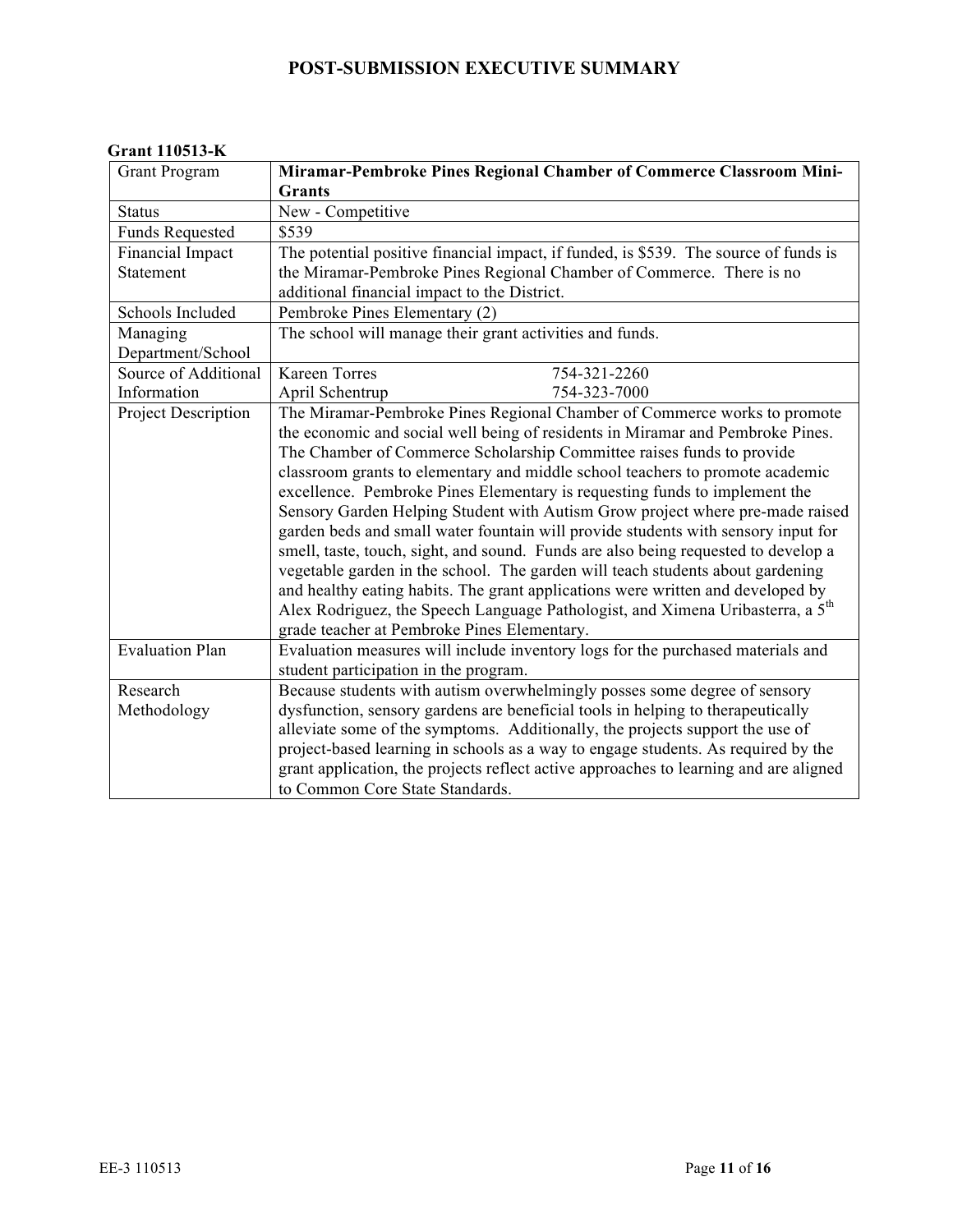| <b>Grant Program</b>       | <b>Postsecondary Education Readiness Test (PERT) Assessments</b>                                                                                                                                                                                                                                                                                                                                                                                                                                                                                                                                                                                                                                                                                                                                                                                                                                                                                                                                                                                                                                     |
|----------------------------|------------------------------------------------------------------------------------------------------------------------------------------------------------------------------------------------------------------------------------------------------------------------------------------------------------------------------------------------------------------------------------------------------------------------------------------------------------------------------------------------------------------------------------------------------------------------------------------------------------------------------------------------------------------------------------------------------------------------------------------------------------------------------------------------------------------------------------------------------------------------------------------------------------------------------------------------------------------------------------------------------------------------------------------------------------------------------------------------------|
| <b>Status</b>              | Recurring – Non-Competitive                                                                                                                                                                                                                                                                                                                                                                                                                                                                                                                                                                                                                                                                                                                                                                                                                                                                                                                                                                                                                                                                          |
| <b>Funds Requested</b>     | \$71,209                                                                                                                                                                                                                                                                                                                                                                                                                                                                                                                                                                                                                                                                                                                                                                                                                                                                                                                                                                                                                                                                                             |
| Financial Impact           | The potential positive financial impact, if funded, is \$71,209. The source of                                                                                                                                                                                                                                                                                                                                                                                                                                                                                                                                                                                                                                                                                                                                                                                                                                                                                                                                                                                                                       |
| Statement                  | funds is the Florida Department of Education to meet a state mandate. There is                                                                                                                                                                                                                                                                                                                                                                                                                                                                                                                                                                                                                                                                                                                                                                                                                                                                                                                                                                                                                       |
|                            | no additional financial impact to the District.                                                                                                                                                                                                                                                                                                                                                                                                                                                                                                                                                                                                                                                                                                                                                                                                                                                                                                                                                                                                                                                      |
| Schools Included           | Student Assessment & Research                                                                                                                                                                                                                                                                                                                                                                                                                                                                                                                                                                                                                                                                                                                                                                                                                                                                                                                                                                                                                                                                        |
| Managing                   | Student Assessment & Research will manage the grant funds. The school will                                                                                                                                                                                                                                                                                                                                                                                                                                                                                                                                                                                                                                                                                                                                                                                                                                                                                                                                                                                                                           |
| Department/School          | manage their grant activities (i.e. testing).                                                                                                                                                                                                                                                                                                                                                                                                                                                                                                                                                                                                                                                                                                                                                                                                                                                                                                                                                                                                                                                        |
| Source of Additional       | Mr. Richard Baum<br>754-321-2518                                                                                                                                                                                                                                                                                                                                                                                                                                                                                                                                                                                                                                                                                                                                                                                                                                                                                                                                                                                                                                                                     |
| Information                | Dr. Nathan Balasubramanian<br>754-321-2500                                                                                                                                                                                                                                                                                                                                                                                                                                                                                                                                                                                                                                                                                                                                                                                                                                                                                                                                                                                                                                                           |
| <b>Project Description</b> | The Florida Department of Education provides funding to cover the cost of the<br>Postsecondary Education Readiness Test (PERT) subtests for eligible high<br>school students. Eligible students include those currently in the $11th$ grade who<br>scored a Level 2 or 3 on the $2012-13$ $10th$ grade Florida Comprehensive<br>Assessment Test Reading 2.0 section or scored a Level 2, 3, or 4 on the 2012-13<br>10 <sup>th</sup> grade Algebra 1 End-of-Course test. Student Assessment & Research<br>Department will utilize the funds to purchase reading, writing, and math<br>materials for testing. Department staff will train school staff to conduct the<br>PERT testing, provide testing materials and technical assistance to schools to<br>conduct the PERT test, collect test data, and assist in the analysis and<br>interpretation of the PERT scores for remediation and course selection in the $12th$<br>grade. Schools will receive monthly PERT communication updates with useful<br>information for utilizing the PERT scores and links to resources for home and<br>schools. |
| <b>Evaluation Plan</b>     | Evaluation measures of the project will include the number of high schools<br>receiving training, compliance with test security Statute, s. 1008.24, F.S.,<br>administration of PERT test, test results, expenditure of grant funds, resources<br>distributed, and communication updates.                                                                                                                                                                                                                                                                                                                                                                                                                                                                                                                                                                                                                                                                                                                                                                                                            |
| Research                   | After Florida's initial data discovery, a number of major reform measures were                                                                                                                                                                                                                                                                                                                                                                                                                                                                                                                                                                                                                                                                                                                                                                                                                                                                                                                                                                                                                       |
| Methodology                | adopted to improve K-12 education and college innovation. K-12 changes                                                                                                                                                                                                                                                                                                                                                                                                                                                                                                                                                                                                                                                                                                                                                                                                                                                                                                                                                                                                                               |
|                            | included adding a college-preparation student indicator to the state data system<br>and implementing senior review courses to avoid college remediation. At the<br>college level, several changes were made including the development of new<br>Postsecondary Readiness Competencies aligned with Common Core Standards;<br>the development of a new Postsecondary Education Readiness Test (PERT); the<br>restructuring of remedial courses to include a standardized two-course sequence<br>of math, reading, and writing; the creation of modular courses where students<br>complete only the areas where they struggled on the Postsecondary Education<br>Readiness Test; and the development of a diagnostic test to provide detail on<br>student remedial needs.                                                                                                                                                                                                                                                                                                                               |

#### **Grant 110513-L**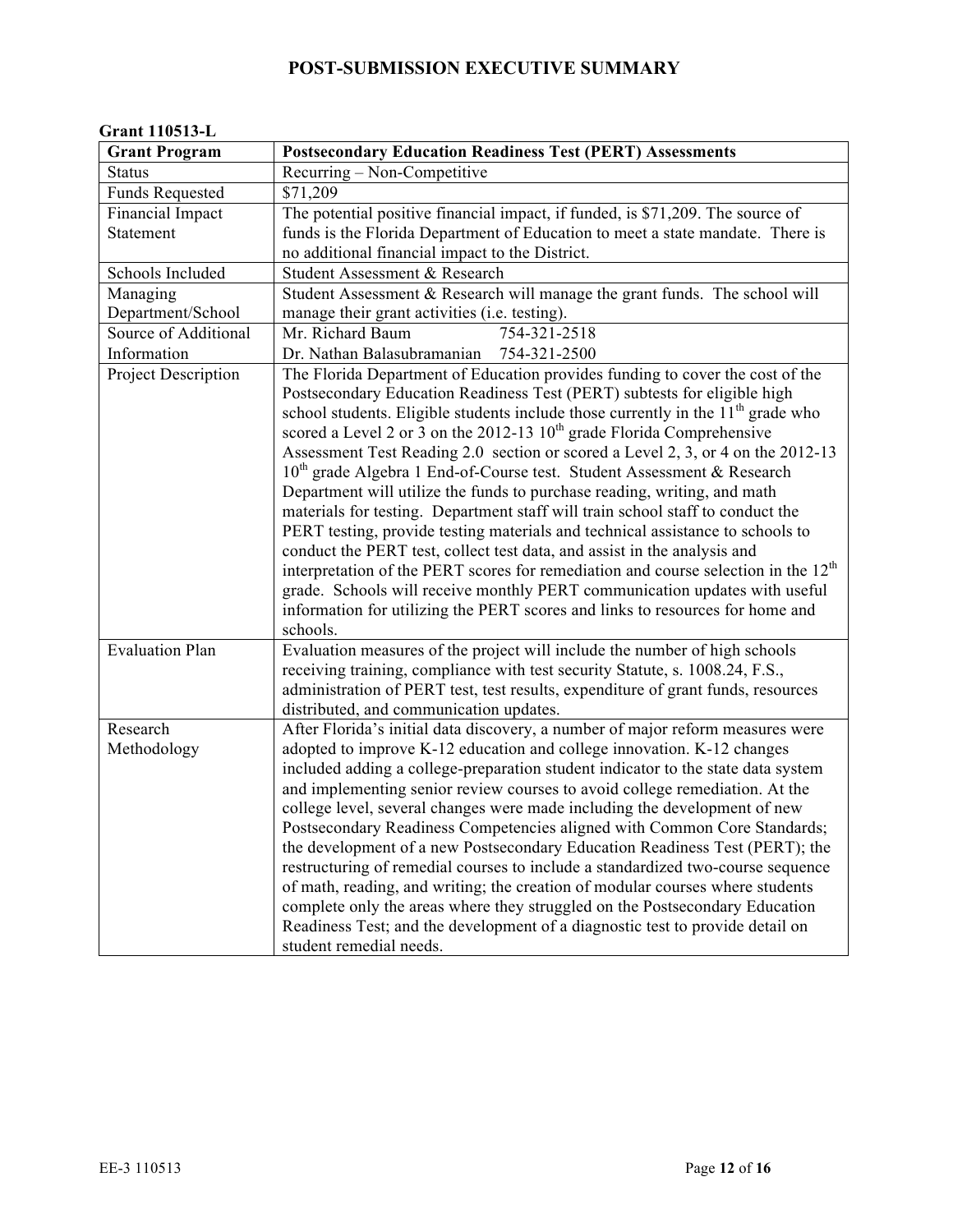| <b>Grant Program</b>   | <b>Target Early Childhood Reading Grants</b>                                        |
|------------------------|-------------------------------------------------------------------------------------|
| <b>Status</b>          | New - Competitive                                                                   |
| <b>Funds Requested</b> | \$2,000                                                                             |
| Financial Impact       | The potential positive financial impact, if funded, is \$2,000. The source of funds |
| Statement              | is Target Corporation. There is no additional financial impact to the District.     |
| Schools Included       | Dolphin Bay Elementary School                                                       |
| Managing               | The school will manage their grant activities and funds.                            |
| Department/School      |                                                                                     |
| Source of Additional   | <b>Kareen Torres</b><br>754-321-2260                                                |
| Information            | Sandra Nelson<br>754-323-8000                                                       |
| Project Description    | Target Corporation fosters a love of reading through its Early Childhood Reading    |
|                        | Grants program. Target Corporation awards grants to schools, libraries, and         |
|                        | nonprofit organizations to support programs such as after-school reading events     |
|                        | and weekend book clubs encouraging children to read with their families. Dolphin    |
|                        | Bay Elementary School is requesting funds to support its Taking Steps To Reading    |
|                        | Success program to facilitate two parent student workshops to help parents become   |
|                        | knowledgeable and comfortable in helping their children develop their ability to    |
|                        | read. The workshop topics will include phonemic awareness, comprehension and        |
|                        | drawing meaning from text, phonics, and increasing fluency. The grant application   |
|                        | was written and developed by Barbara Gainza-Wells, the reading coach at Dolphin     |
|                        | Bay Elementary.                                                                     |
| <b>Evaluation Plan</b> | Anticipated outcomes include increasing reading proficiency as required by the      |
|                        | funder, as well as improved student, parent, and teacher involvement.               |
| Research               | The project incorporates new methods and techniques that excite students about      |
| Methodology            | attending school, thereby positively impacting their performance and motivation.    |
|                        | Outcomes will be measured using surveys, observation, test scores, interim reports, |
|                        | and/or report cards.                                                                |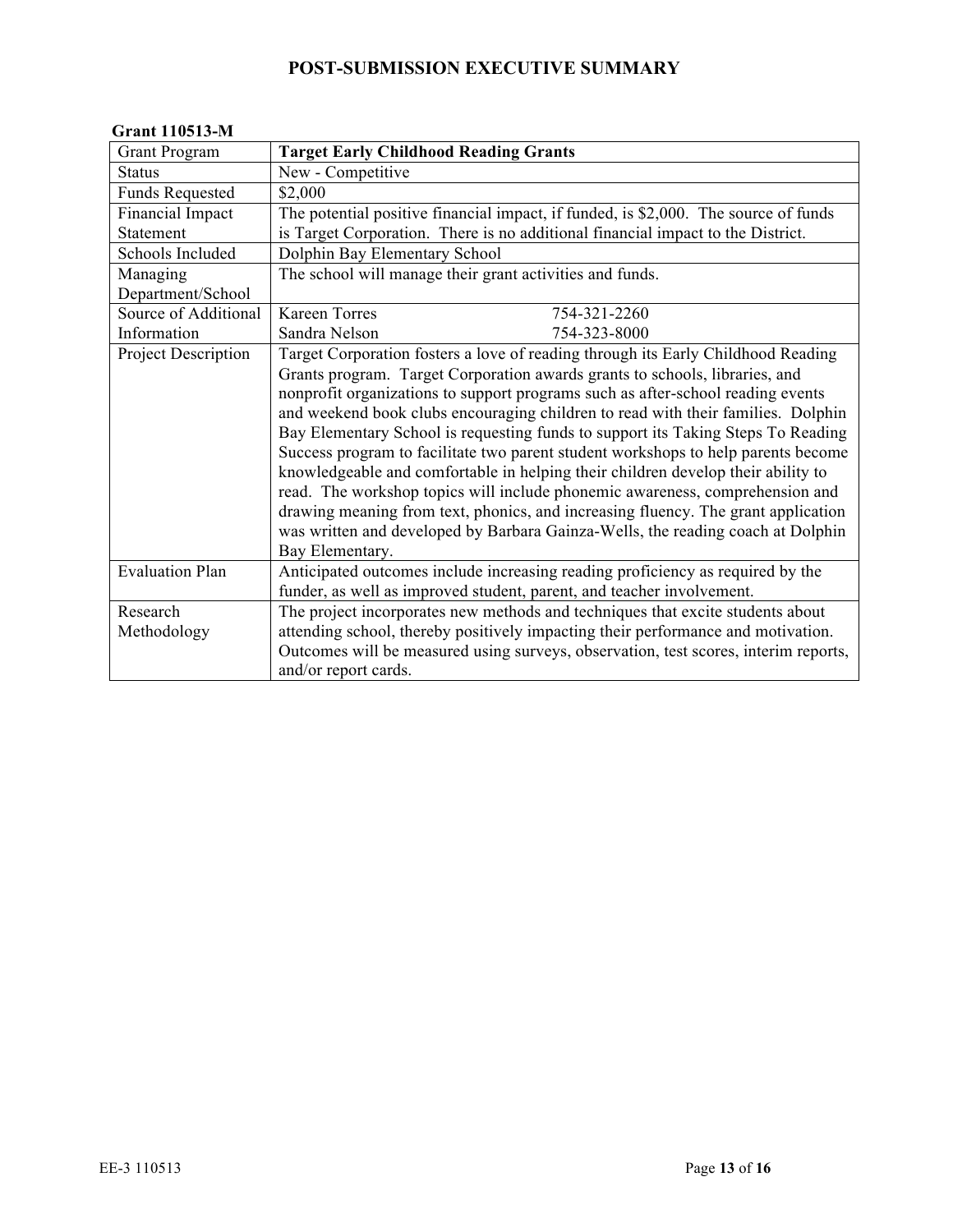| <b>Grant Program</b>   | <b>Target Field Trip Grants</b>                                                      |
|------------------------|--------------------------------------------------------------------------------------|
| <b>Status</b>          | New - Competitive                                                                    |
| <b>Funds Requested</b> | \$1,490                                                                              |
| Financial Impact       | The potential positive financial impact, if funded, is \$1,490. The source of funds  |
| <b>Statement</b>       | is Target Corporation. There is no additional financial impact to the District.      |
| Schools Included       | Country Isles Elementary School and Wingate Oaks Center                              |
| Managing               | The schools will manage their grant activities and funds.                            |
| Department/School      |                                                                                      |
| Source of Additional   | <b>Kareen Torres</b><br>754-321-2260                                                 |
| Information            | Mindy Morgan<br>754-323-5250                                                         |
|                        | Sarah Hausman<br>754-321-6850                                                        |
| Project Description    | The Target Field Trip Grant Program supports learning opportunities that extend      |
|                        | beyond the classroom by helping schools bring students to museums, historical        |
|                        | sites, and cultural organizations, giving children unique, firsthand learning        |
|                        | experiences. Country Isles Elementary School is requesting funds to visit the        |
|                        | Museum of Discovery and Science. The trip is design to build upon the early          |
|                        | scientific concepts that have been introduced in classrooms using a wide variety of  |
|                        | hands-on learning experiences. Students will visit the EcoDiscovery Center where     |
|                        | students can ride on the Everglades Airboat Adventure, visit the river otters,       |
|                        | experience hurricane force winds in the Storm Center, dig for fossils, and see       |
|                        | science theater shows. Wingate Oaks Center is requesting funds to take a small       |
|                        | group of students with disabilities to the Renaissance Festival. The trip will allow |
|                        | students to interact with historical figures, view shows and events, participate in  |
|                        | hands-on activities, witness events and touch reproduced items of the time frame.    |
|                        | The grant applications were written and developed by Audrey Barad, a                 |
|                        | Kindergarten teacher, at Country Isles Elementary and Karen Hoehman, the speech      |
|                        | language pathologist at Wingate Oaks Center.                                         |
| <b>Evaluation Plan</b> | The field trips will incorporate science and social studies curriculum through       |
|                        | student experiences. Learning will be measured based on teacher developed            |
|                        | assessment and observation.                                                          |
| Research               | The project incorporates new methods and techniques that excite students about       |
| Methodology            | science and social studies, thereby positively impacting their performance and       |
|                        | motivation.                                                                          |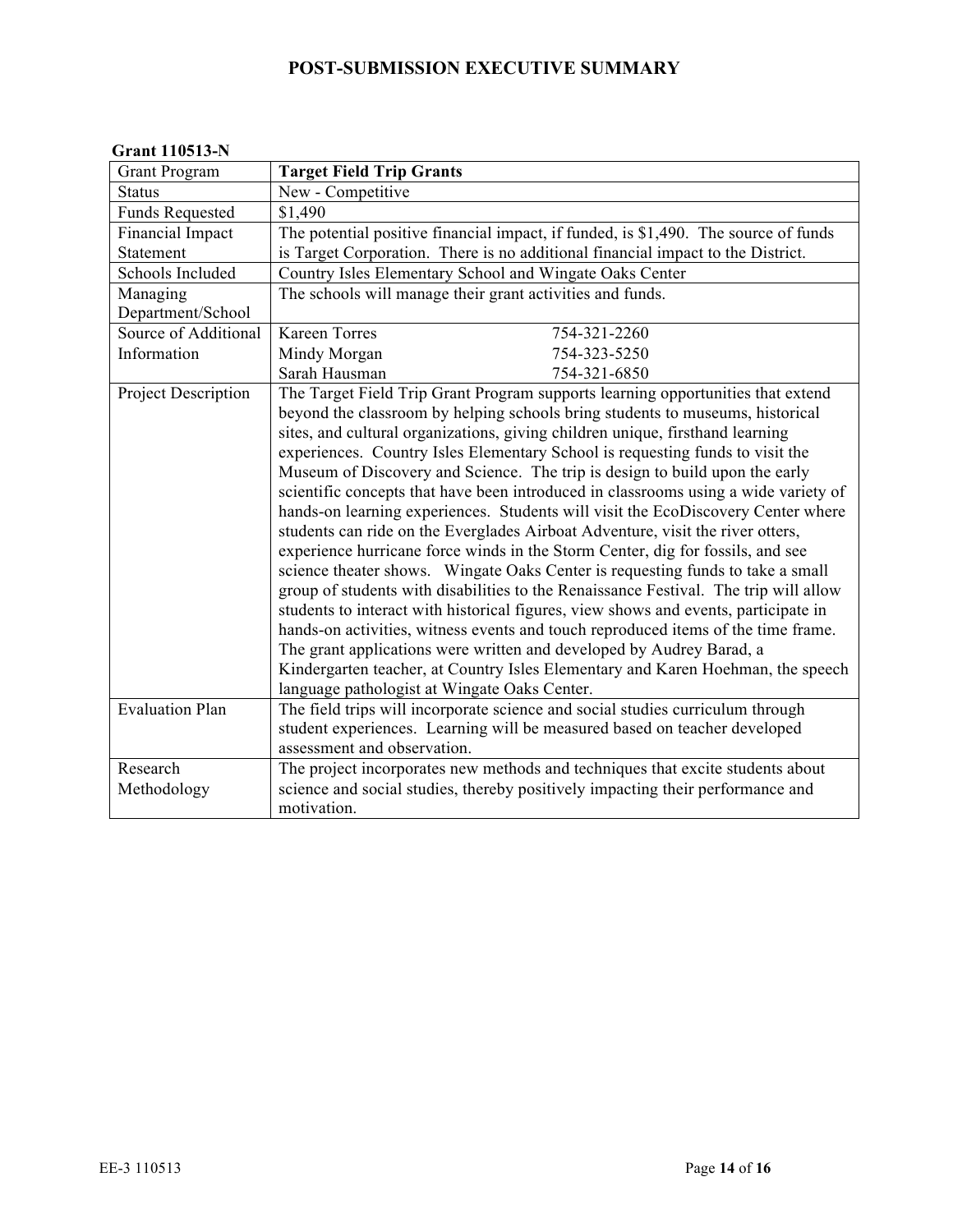#### **Grant 110513-O**

| <b>Grant Program</b>       | <b>The Walmart Foundation</b>                                                             |
|----------------------------|-------------------------------------------------------------------------------------------|
| <b>Status</b>              | New - Competitive                                                                         |
| <b>Funds Requested</b>     | \$1,000                                                                                   |
| Financial Impact           | The potential positive financial impact, if funded, is \$1,000. The source of funds       |
| Statement                  | is The Walmart Foundation. There is no additional financial impact to the District.       |
| Schools Included           | Deerfield Beach High School                                                               |
| Managing                   | The school will manage their grant activities and funds.                                  |
| Department/School          |                                                                                           |
| Source of Additional       | <b>Kareen Torres</b><br>754-321-2260                                                      |
| Information                | Jon Marlow<br>754-322-0650                                                                |
| <b>Project Description</b> | The Walmart Foundation provides funding to support initiatives focused on                 |
|                            | enhancing opportunities in the area of education. Deerfield Beach High School is          |
|                            | requesting funds to provide after-school job readiness training, to assist students       |
|                            | with meeting the needs of the 21 <sup>st</sup> Century student. Students will meet with a |
|                            | mentor teacher two days a week to develop skills in resume writing, application           |
|                            | development, and interviewing skills. The application was developed and written           |
|                            | by Frank Pizzo, marketing teacher and partnership coordinator at Deerfield Beach          |
|                            | High School.                                                                              |
| <b>Evaluation Plan</b>     | Anticipated outcomes include increasing job readiness skills, as well as improved         |
|                            | graduation rates and classroom behavior.                                                  |
| Research                   | With over 60% of the school population from low-income families, the program              |
| Methodology                | targets the development of workforce skills to enhance students ability to obtain         |
|                            | their first job.                                                                          |